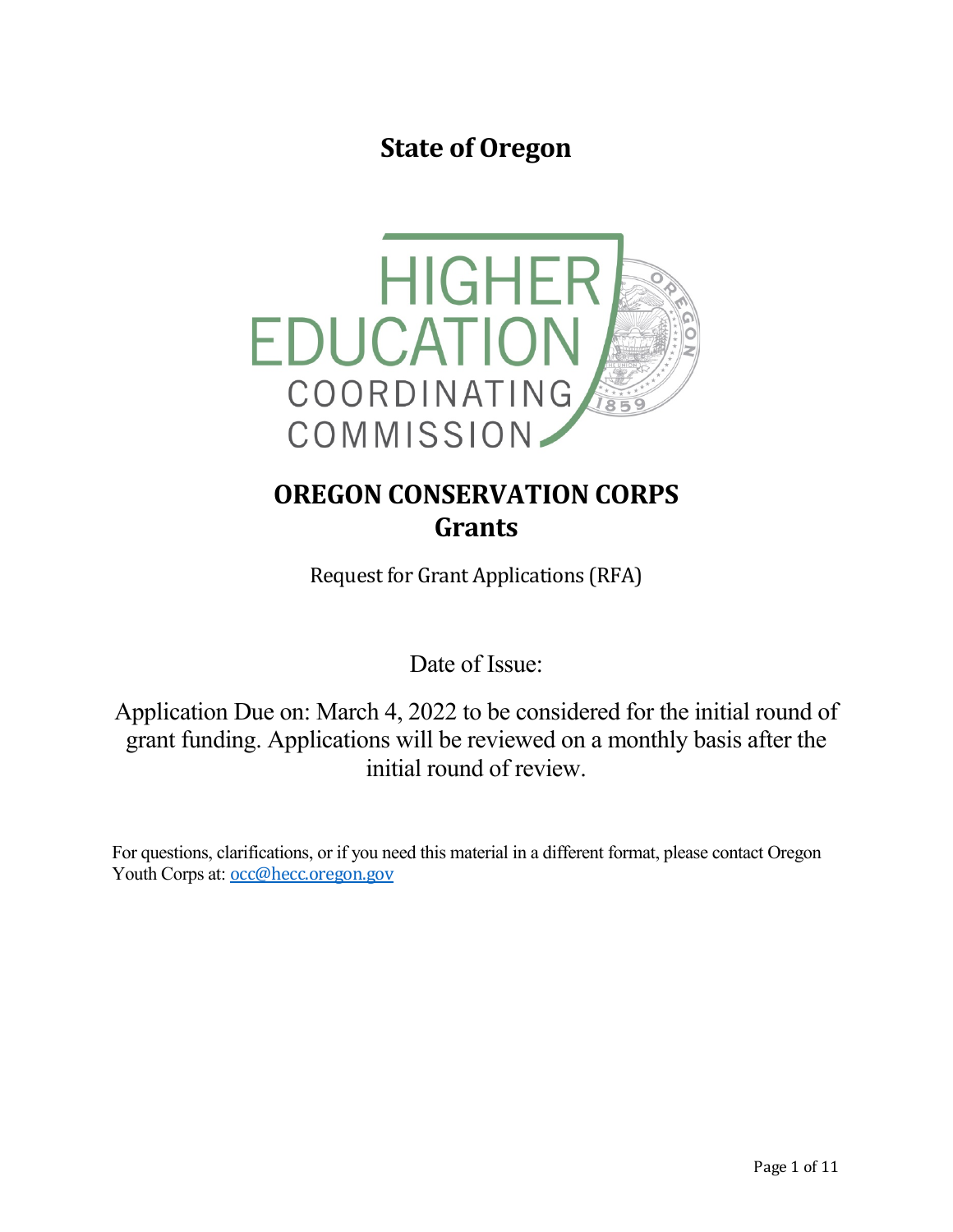# INTRODUCTION & OVERVIEW

#### **INTRODUCTION**

The State of Oregon, acting by and through the Higher Education Coordinating Commission (HECC), is issuing this RFA for the Oregon Conservation Corps. The purpose of the Oregon Conservation Corps is to:

- Reduce the risk wildfire poses to communities and critical infrastructure;
- Help to create *fire-adapted communities* (defined as, "Communities located in a fire-prone area that require little assistance from firefighters during a wildfire"); and
- Engage youth and young adults (ages 16 through 26) in workforce training.

#### **OREGON CONSERVATION CORPS OVERVIEW**

The Oregon Conservation Corps Program was created by the 2021 Legislative Assembly and is authorized in Oregon Laws 2021, chapter 592, sections 21-23. Grants will be awarded to eligible organizations/sovereign nations across the state to aid in reducing wildfire risk to communities.

Projects shall take place within the *Wildland Urban Interface* and shall fall within priority areas set by the Oregon Department of Forestry (ODF) utilizing the [Oregon Wildfire Risk Explorer](https://tools.oregonexplorer.info/oe_htmlviewer/index.html?viewer=wildfireplanning) map. The *Wildland Urban Interface* is the zone of transition between unoccupied land and human development—it is the line, area or zone where structures and other human development meet or intermingle with undeveloped wildland or vegetative fuels.

Priority will be given to projects that reduce community fire risks, reduce hazardous fuels, provide educational experiences, and promote youth and young adult workforce development.

All projects must meet fuel reduction standards as defined by ODF. Oregon Conservation Corps will provide standards training to all grantees in consultation with ODF.

Workforce training is a component of the programming with the aim to help close employment gaps, particularly for those underserved and underrepresented communities, by providing young Oregonians with valuable work experience that promotes the development of essential employability skills.

All grant awards will be approved by the Oregon Conservation Corps Advisory Committee. The Committee shall use HECC's equity lens in awarding grants by identifying and supporting populations with greater vulnerability and underrepresented communities, communities with members who have limited proficiency in English, and communities with lower-income members.

## **COMMITMENT TO DIVERSITY,EQUITY, AND INCLUSION**

Individuals within a community and communities within a larger society need the ability to shape their own present and future, and Oregon Conservation Corps believes that workforce development and education are fundamental aspects of Oregon's ability to thrive. Equity is both the means to success and an end that benefits us all. Equity requires the intentional examination of systemic policies and practices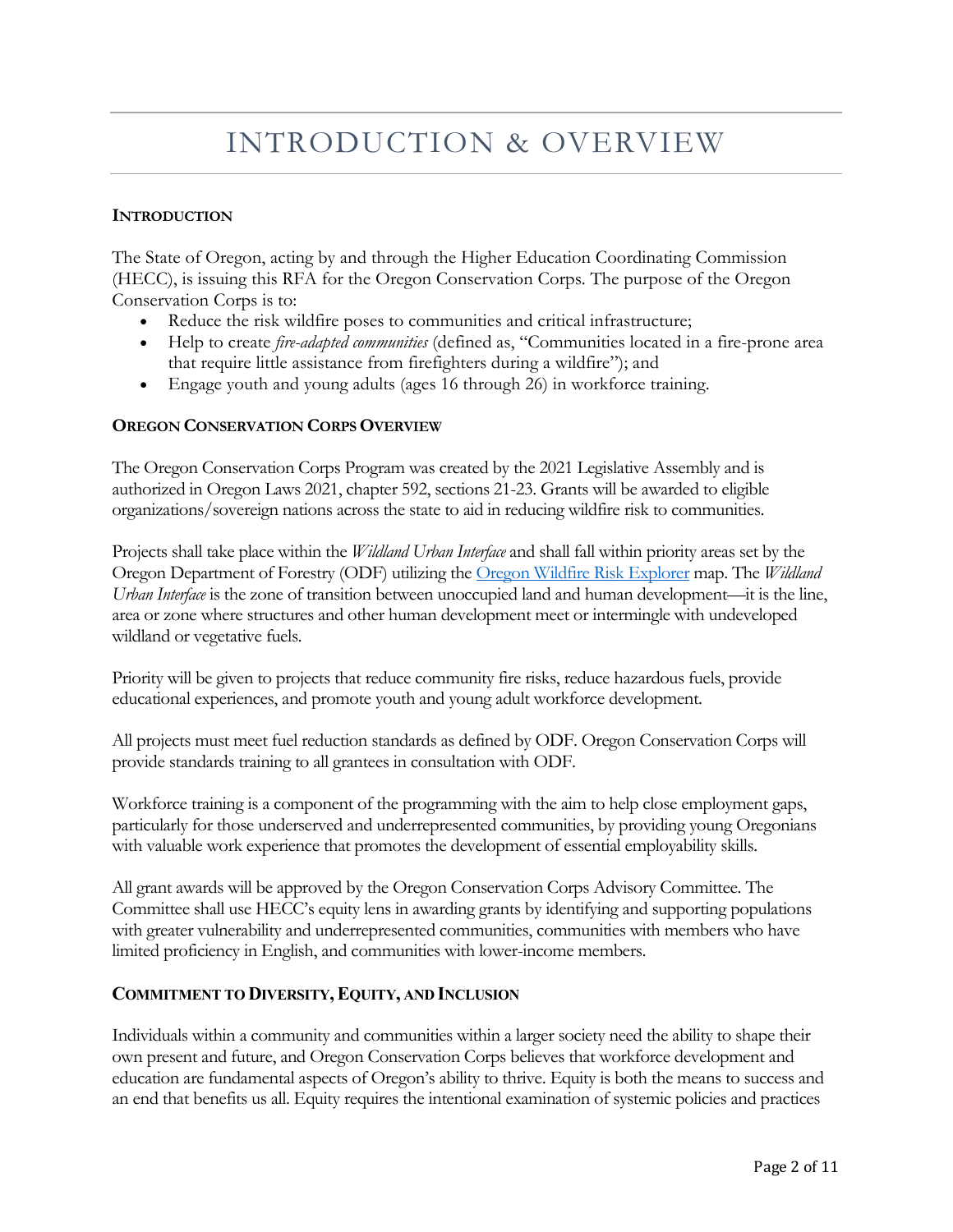that, even if they have the appearance of fairness, may in effect serve to marginalize some and perpetuate disparities. Data are clear that Oregon demographics have been changing to provide rich diversity in underrepresented community members. Working toward equity requires an understanding of historical contexts and the active investment in changing social structures and practice over time to ensure that youth from all communities have the opportunities and support to realize their full potential. Creating a culture of equity requires monitoring, encouragement, resources, data, and opportunity. Oregon Conservation Corps supports and applies HECC's [Equity Lens](https://www.oregon.gov/highered/about/Documents/State-Goals/Equity-Lens.pdf) to all aspects of its programming.

## **AGREEMENT & FUNDING INFORMATION**

HECC anticipates awarding funds through multiple grant agreements. Each grant agreement in the initial round will not exceed \$1,000,000, however, HECC reserves the right to amend to increase any awarded grant as it determines in its sole discretion, considering subsequent applications and satisfying the purpose of the RFA. HECC reserves the right to amend the grant agreements for amount and activities related to the scope of services described in this RFA.

HECC anticipates releasing fifty percent (50%) of the total award for each individual agreement upon execution of each respective grant agreement. Grantees will be allowed to submit reimbursement requests monthly during the project period. The final ten percent (10%) of the total award will be released upon HECC's acceptance of each Grantee's final report following project completion.

Opportunities to apply for a grant will open approximately February 2022, and remain open through February 2023, and will be reviewed by the Oregon Conservation Corps Advisory Committee on a rolling basis, which will make application evaluations as it determines in its best interest.

Please see the Submission Criteria section below for additional information. All grant funds must be expended on or before June 30, 2023.

Funding is not guaranteed and is subject to the availability of funds. Evaluation of applications are based on the criteria in this RFA. HECC reserves the right to partially fund applications in discrete portions or phases. If HECC chooses to partially fund an application, it will do so in a manner that does not prejudice any applicants or affect the basis upon which the application or portion thereof, was evaluated and selected for award. Funded applications through this competitive RFA are not a guarantee of future funding. When or if additional funding becomes available, HECC reserves the right to issue additional awards under this RFA. These awards will not require further competition. Any additional selections will be made in accordance with the terms of this RFA and HECC policy.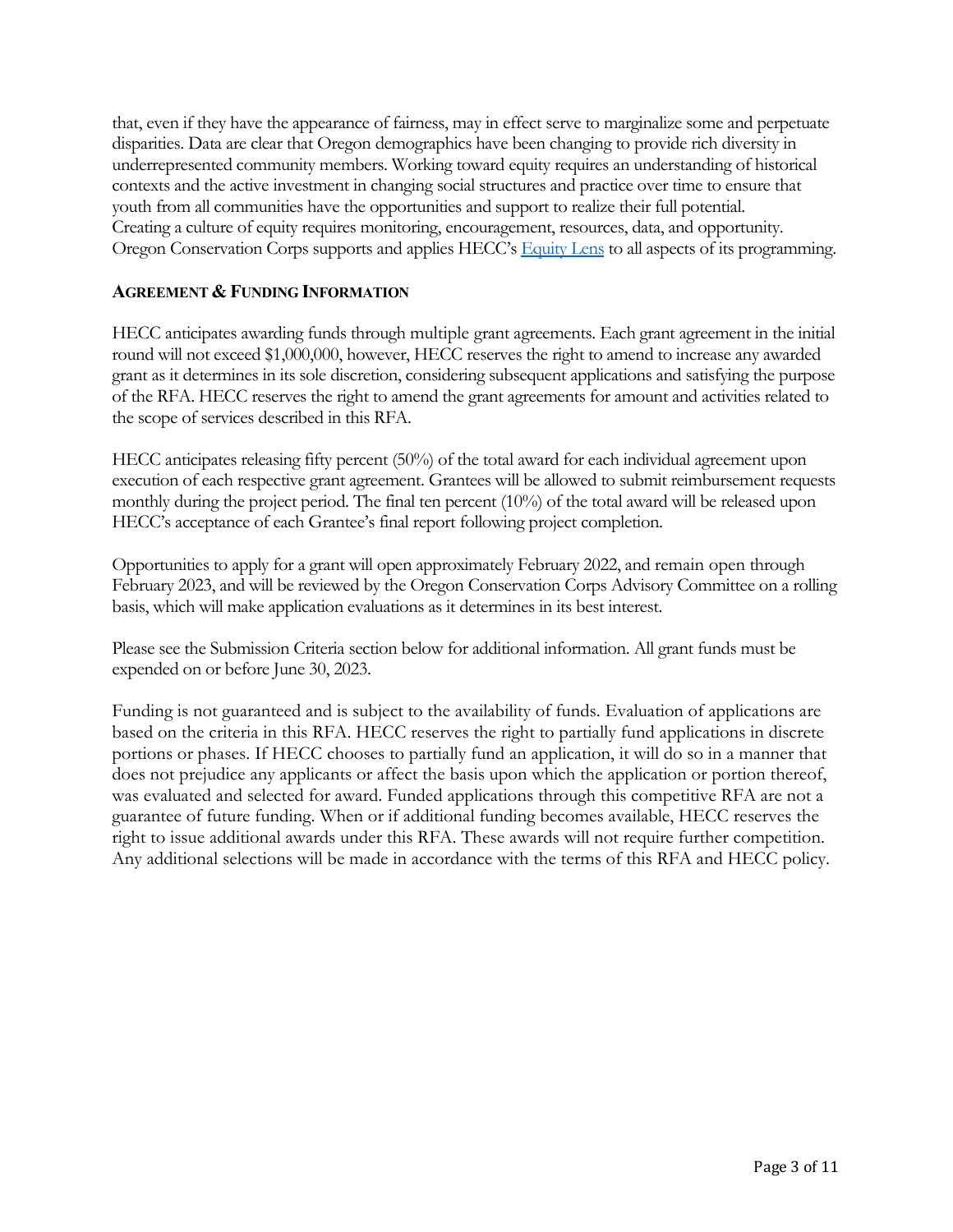# GENERAL GUIDELINES FOR OREGON CONSERVATION CORPS APPLICANTS

## **OREGON CONSERVATION CORPS GENERAL APPLICANT GUIDELINES**

#### **Applicants**

Eligible applicants:

- 1. Shall have its principal place of business in Oregon or be otherwise registered to do business in Oregon;
- 2. Shall be a nonprofit youth development organization, public entity, or tribal nation that provides programs of job training, skill development and forest-related or rangeland-related career path training;
- 3. Should have experience operating youth workforce development programming and/or have experience performing wildfire fuel reduction projects;
- 4. Shall identify current and future community partnerships;
- 5. Shall have developed safety, work site, orientation, education, and emergency plans in compliance with state and federal law. These plans must be in place prior to operating; and
- 6. Shall be required to provide report(s) to HECC. Report components will be described in detail in the Grant Agreements which will include but not be limited to:
	- a. First and last names and date of birth for all participants (this information will be treated as Confidential Information by both parties);
	- b. General participant demographics;
	- c. Total number of hours worked;
	- d. Budget expenditure report(s);
	- e. Before and after pictures;
	- f. Skills developed;
	- g. Project/treatment location;
	- h. Project/treatment outcomes; and
	- i. Any other categories requested by ODF and/or HECC.

#### **Participants**

- 1. Applications should focus on engaging youth participants from underrepresented and vulnerable populations, including but not limited to, communities with members who have limited proficiency in English and communities with lower-income members.
- 2. Program participants shall be resident youth and young adults of the State of Oregon ages 16 through 26.
- 3. Program participants shall be compensated in the following manner:
	- a. At least Oregon minimum wage by region according to the current rules regarding Oregon minimum wage established by the Bureau of Labor & Industries; or
	- b. If a grantee is prohibited by state or federal law from the payment of wages, such as an AmeriCorps program, the following formula is to be followed (as detailed in OAR 715-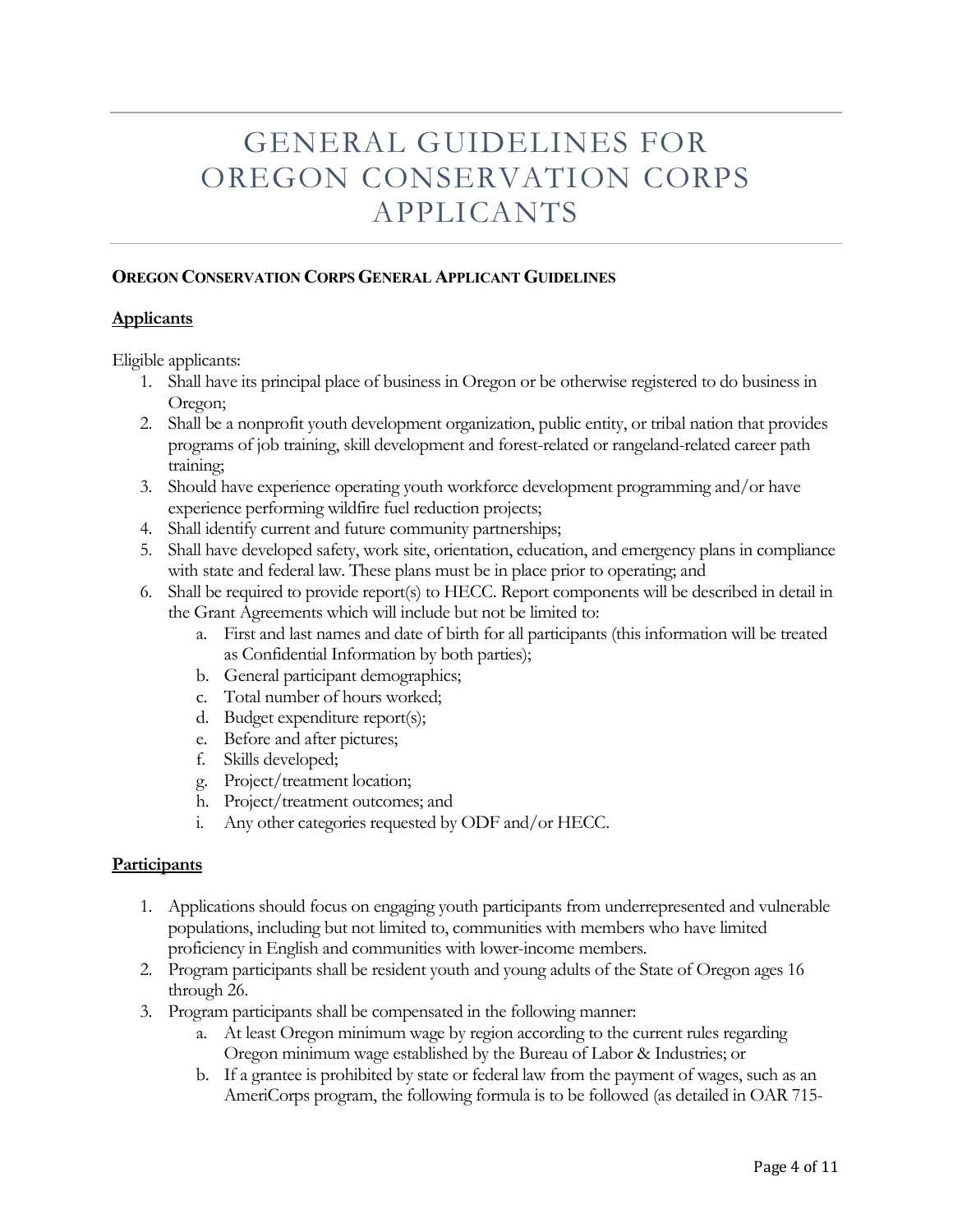101-0015): an allowance or stipend, or a combination of an allowance or stipend and postsecondary education and training monetary award, such that the total monetary value of the allowance or stipend and the total monetary value of any other postsecondary education monetary award or institutional credit hour award received by the participant or on behalf of the participant, when totaled and divided by the total hours served in the program, is equal to or exceeds the monetary value of minimum wage.

## **Criteria for Projects**

- 1. Fuel reduction projects must be designed to reduce the risk wildfire poses to communities and critical infrastructure by helping to create fire-adapted communities.
	- a. Projects may be completed in collaboration with other organizations through subcontracts or subgrants. Generally, treatments must reduce the risk of high severity wildfire.
- 2. Projects shall be identified in consultation with ODF and Oregon State Fire Marshal's Office to coordinate and avoid duplication of treatment areas and must take place within the *Wildland Urban Interface*.
	- a. Applicants are required to submit a "screen shot" from the Oregon Wildfire Risk Explorer map showing the Wildland Urban Interface area where project work will be completed.
- 3. Site assessments and the determination of project/treatment effectiveness must be done in coordination with ODF, or the designee appointed by ODF.
- 4. Projects shall fall within a *Community at Risk* displayed either within the Oregon Wildland Urban Interface (WUI) layer, or the Wildland Urban Interface (USFS RDA) layer, both of which can be found on th[e Oregon Wildfire Risk Explorer map](https://tools.oregonexplorer.info/oe_htmlviewer/index.html?viewer=wildfireplanning) under the "Planning and Cadastral" layer.
- 5. Fuels to be removed shall include but not be limited to:
	- a. Fine fuels such as grasses and needles
	- b. Surface fuels such as shrubs, brush, and tree limbs
	- c. Heavy fuels, like large bushes, small trees, and downed trees and limbs
- 6. Projects may involve hand and/or mechanical treatments and may include but not be limited to:
	- a. Invasive species removal
	- b. Thinning trees
	- c. Pruning
	- d. Slash treatment, including but not limited to: Chipping, hauling, pile and burn, or other small diameter wood utilization

## **Workforce Training**

In addition to having safely completed fuel reduction projects, the objectives of Oregon Conservation Corps also include making gains in the following areas:

- 1. Learning and practicing essential employability or "soft skills" such as skills like integrity, dependability, work ethic, effective communication, open-mindedness, teamwork, creativity, problem-solving, critical thinking, adaptability, organization, willingness to learn, and empathy.
- 2. Preparing youth with the skills to advance in their careers and educational paths.
- 3. Opportunities to discover career and education pathways.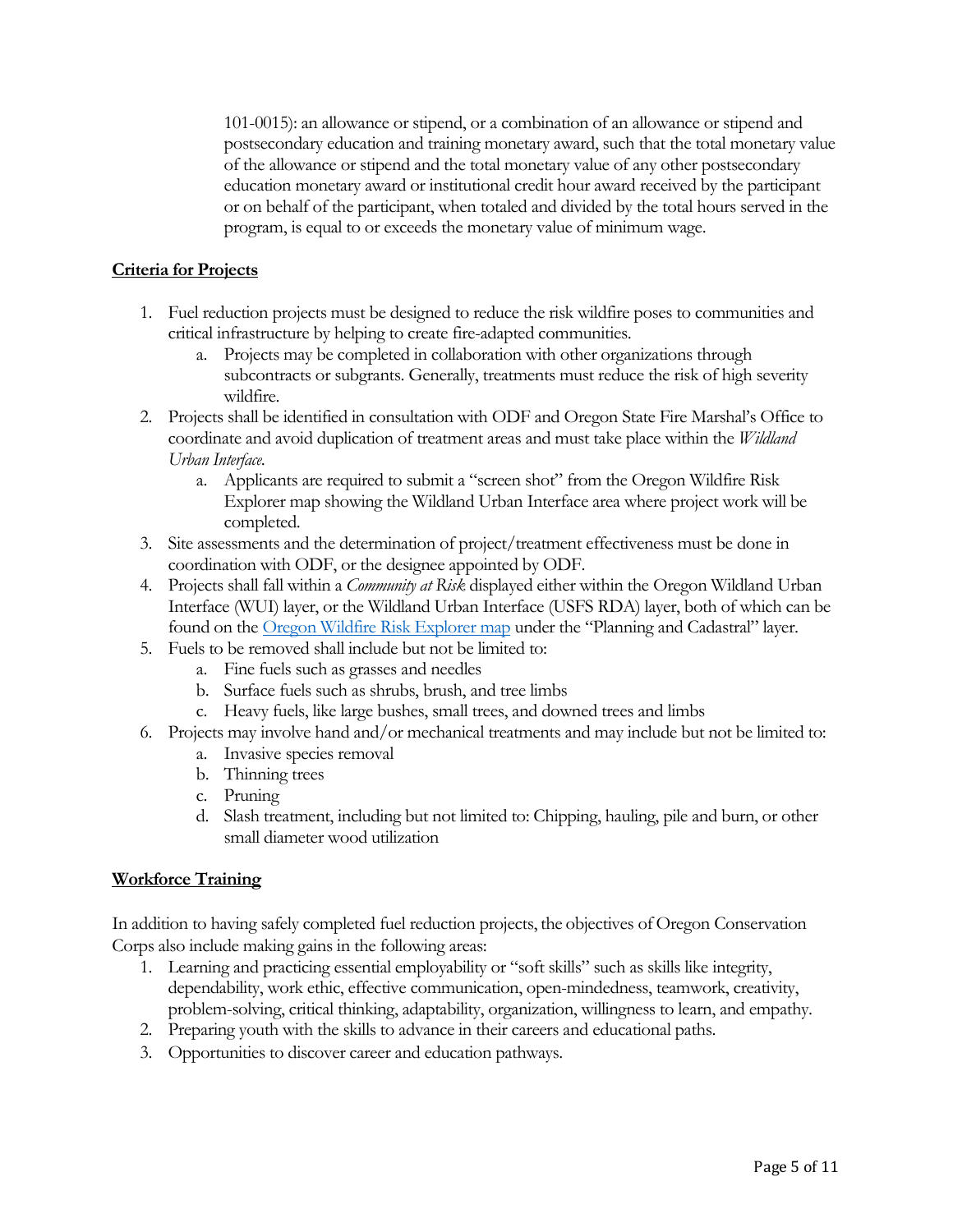## **Allowable Uses for Grant Funds**

Applicants shall provide a budget estimate that details the following allowable costs:

- 1. Program Costs: Program Personnel Costs/Wages, Employer Costs for Taxes/Fringe, Transportation, Supplies/Materials, Program Participants' Support Services Costs, Personal Protective Equipment, Equipment, Training and Certification costs, etc.
- 2. Administrative Costs: Expenditures incurred by grantees in the performance of administrative functions necessary in carrying out activities under the grant agreement. Acknowledging the funds for the resulting grant agreements derive from state funds as opposed to federal funds, administrative costs to administer them should be lower.
	- a. Administrative Costs will generally be limited to a rate of 10 percent. HECC reserves the right to negotiate, in its sole discretion, higher Administrative Cost rates if a successful applicant can justify why a higher rate is necessary.

#### **Additional Requirements:**

The following provisions apply to all successful applicants, except that some of the below provisions may not be required for federally recognized tribes.

#### **Public Records**

All information and records submitted to HECC are subject to disclosure under the Public Records Law, ORS 192.311 to 192.478. If Applicant believes that any information or records it submits to HECC may be a trade secret under ORS 192.345(2), or otherwise is exempt from disclosure under the Oregon Public Records Law, Applicant must identify such information with particularity and include the following statement:

"This data is exempt from disclosure under the Oregon Public Records Law pursuant to ORS chapter 192[insert], and is not to be disclosed except in accordance with the Oregon Public Records Law, ORS 192.311 through 192.478."

If Applicant fails to identify with particularity the portions of such information that Applicant believes are exempt from disclosure, Applicant is deemed to waive any future claim of nondisclosure of that information.

## **Governing Law and Regulations**

This RFA is governed by the laws of the State of Oregon. Venue for any administrative or judicial action relating to this RFA, evaluation and award is the Circuit Court of Marion County for the State of Oregon; provided, however, if a proceeding must be brought in a federal forum, then it must be brought and conducted solely and exclusively within the United States District Court for the District of Oregon. In no event shall this Section be construed as a waiver by the State of Oregon of any form of defense or immunity, whether sovereign immunity, governmental immunity, immunity based on the Eleventh Amendment to the Constitution of the United States or otherwise, to or from any claim or from the jurisdiction of any court.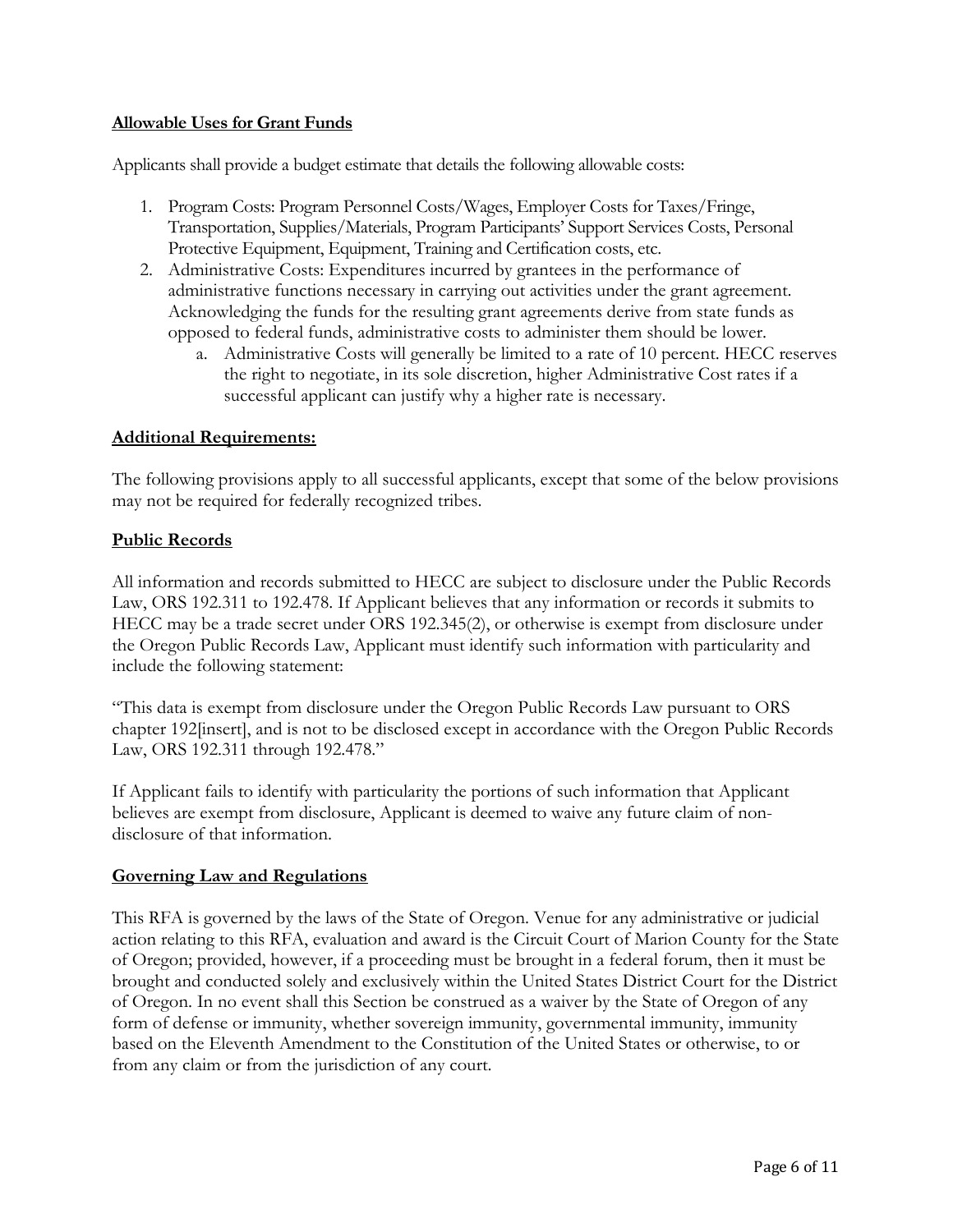Applicant must not be in violation of any tax laws of the state or a political subdivision of the state, including, without limitation, ORS 305.620 and ORS chapters 316, 317 and 318.

Applicant understands that any statement or representation it makes, in response to this RFA, if determined to be false or fraudulent, a misrepresentation, or inaccurate because of the omission of material information could result in a "claim" (as defined by the Oregon False Claims Act, ORS 180.750(1)), made under Contract being a "false claim" (ORS 180.750(2)) subject to the Oregon False Claims Act, ORS 180.750 to 180.785, and to any liabilities or penalties associated with the making of a false claim under that Act.

Applicant will comply with the Pay Equity law, ORS 652.220, if applicable.

Applicant does not discriminate in its employment practices with regard to race, creed, age, religious affiliation, gender, disability, sexual orientation, national origin. When awarding subcontracts, if HECC allows, Applicant does not discriminate against any business certified under ORS 200.055 as a disadvantaged business enterprise, a minority-owned business, a woman-owned business, a business that a service-disabled veteran owns or an emerging small business. If applicable, Applicant has, or will have prior to contract execution, a written policy and practice, that meets the requirements described in ORS 279A.112, of preventing sexual harassment, sexual assault and discrimination against employees who are members of a protected class. HECC may not enter into a contract with an anticipated contract price of \$150,000 or more with an Applicant that does not certify it has such a policy and practice. See

<https://www.oregon.gov/DAS/Procurement/Pages/hb3060.aspx> for additional information and sample policy template.

Applicant, by submitting its application, certifies it will follow all local, state, and federal guidelines and requirements protecting against the spread of COVID-19 while conducting any activities that require in-person contact.

# **HECC will not fund lobbying activities.**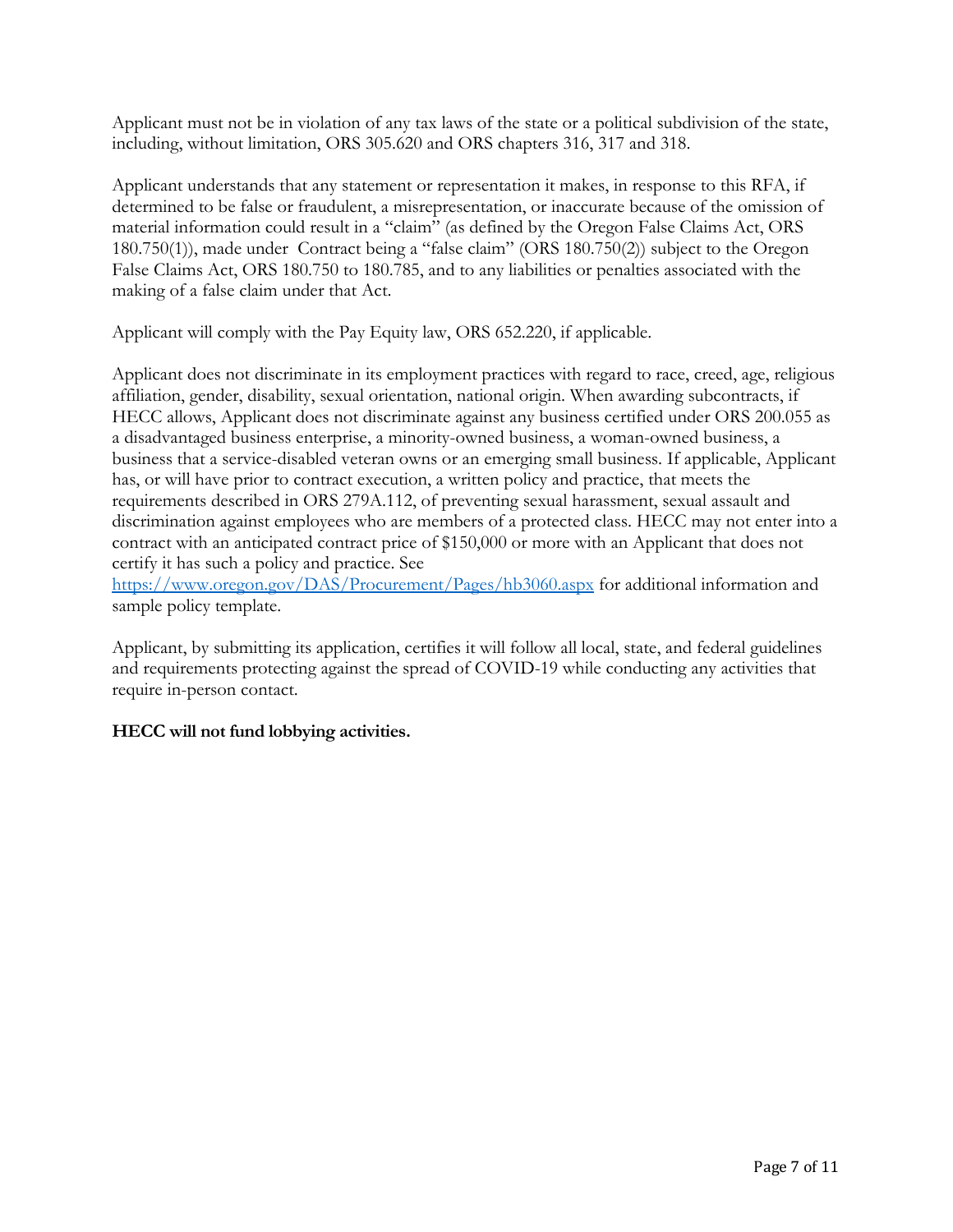# GRANT SUBMISSION & EVALUATION

#### **SUBMISSION CRITERIA**

The Application is located at:<https://www.oregon.gov/highered/about/Pages/grants-contracting.aspx>

By submitting an application, applicant is agreeing to all of the grant requirements listed in this RFA.

All submissions shall be sent as attachments electronically to  $\overline{occ(\mathscr{A})$ hecc.oregon.gov.

To be considered for the initial round of grant funding, please submit your application no later than March 4, 2022. HECC reserves the right to review applications on a monthly basis and will make application evaluations as it determines in its best interest. In order to be considered for review, applications should be submitted by the fifth calendar day of each month to be included in that month's review.

Applicants can apply for funds more than one time and grants may overlap in implementation.

#### **EVALUATION CRITERIA**

The following questions will be scored and weighted as follows:

| Rating   | Description                                                                                                                   | Definition                                                                                                                                                                                                                                                                                                                                                                                       |
|----------|-------------------------------------------------------------------------------------------------------------------------------|--------------------------------------------------------------------------------------------------------------------------------------------------------------------------------------------------------------------------------------------------------------------------------------------------------------------------------------------------------------------------------------------------|
|          | EXCELLENT/OUTSTANDING<br>Responses meets all requirements<br>specified in the directions                                      | o Response provides all required information in a thorough manner and uses specific examples<br>o Response demonstrates that the Applicant has a complete understanding of the requirements<br>addressed by the question, or about the topic<br>o Response demonstrates that the Applicant possesses capacity, expertise, and/or strengths to<br>meet or exceed expectations address in question |
| З        | ADEQUATE/MEETS EXPECTATIONS<br>Response meets most requirements<br>specific in the directions                                 | o Response provides most required information<br>o Response demonstrates that the Applicant understands the requirements addressed by the<br>question, or about the topic<br>o Response demonstrates that the Applicant possesses sufficient capacity, expertise, and/or<br>strengths to meet the expectations addressed in the question                                                         |
| $\bf{2}$ | INCOMPLETE/NEEDS IMPROVEMENT<br>Response meets some requirements<br>specified in the directions                               | o Response provides some required information<br>o Response demonstrates that the Applicant has some understands of the requirements<br>addressed by the question, or about the topic<br>o Response demonstrates that the Applicant possesses some capacity, expertise, and/or<br>strengths to meet the expectations addressed in the question                                                   |
|          | <b>INADEQUATE/RESPONSE OF LITTLE OR</b><br><b>NO VALUE</b><br>Response <b>does not</b> address the question's<br>requirements | o Response provides little or no required information<br>o Response demonstrates that the Applicant has limited or no understanding of the requirements<br>addressed by the question, or about the topic<br>o Response does not demonstrate that the Applicant possesses some capacity, expertise, and/or<br>strengths to meet the expectations addressed in the question                        |
| 0        | <b>NO ANSWER</b>                                                                                                              | o Response field is left blank or is a non-answer and/or unrelated answer                                                                                                                                                                                                                                                                                                                        |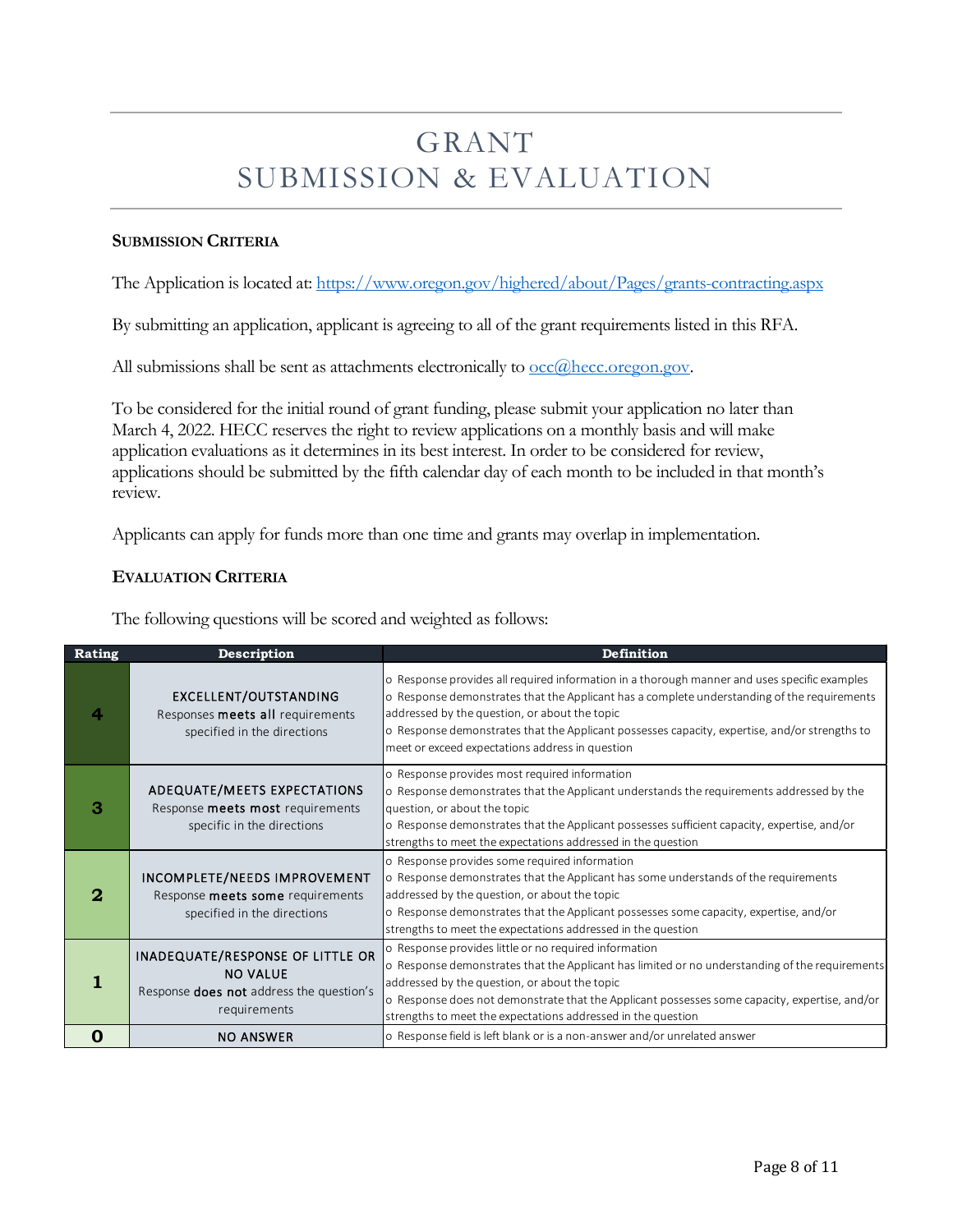The following scoring sheet will be used to grade and weight the application questions:

| <b>Evaluation Score Sheet</b>                                                                                                                                       |                                                  |                   |                                    |                        |  |  |  |
|---------------------------------------------------------------------------------------------------------------------------------------------------------------------|--------------------------------------------------|-------------------|------------------------------------|------------------------|--|--|--|
| <b>Oregon Conservation Corps Grant Application</b>                                                                                                                  |                                                  |                   |                                    |                        |  |  |  |
| Year: 2021-2023                                                                                                                                                     |                                                  |                   |                                    |                        |  |  |  |
|                                                                                                                                                                     |                                                  |                   |                                    |                        |  |  |  |
|                                                                                                                                                                     | <b>Applicant Name:</b><br><b>Evaluator Name:</b> |                   |                                    |                        |  |  |  |
|                                                                                                                                                                     | Date of Review:                                  |                   |                                    |                        |  |  |  |
| You are encouraged to provide comments and/or justification for                                                                                                     |                                                  |                   |                                    |                        |  |  |  |
| each of your scores below. Please remember that all comments made                                                                                                   |                                                  |                   |                                    |                        |  |  |  |
|                                                                                                                                                                     |                                                  |                   | on this form become public record. |                        |  |  |  |
| <b>Section I. Applicant</b><br><b>Experience</b>                                                                                                                    | <b>Max Points</b><br>(do not alter)              | Rating<br>$(1-4)$ | Score<br>(do not alter)            | Comments/Justification |  |  |  |
| What experience do you<br>have operating youth<br>workforce development<br>programs and/or wildfire fuel<br>reduction projects?                                     | 10                                               |                   | 0.00                               |                        |  |  |  |
| <b>Section II.</b><br><b>Populations to be</b><br><b>Served</b>                                                                                                     | <b>Max Points</b><br>(do not alter)              | Rating<br>$(1-4)$ | Score<br>(do not alter)            | Comments/Justification |  |  |  |
| How does the project<br>advance opportunities for<br>those that have been<br>historically<br>underrepresented?                                                      | 7.5                                              |                   | 0.00                               |                        |  |  |  |
| How have you intentionally<br>involved stakeholders who<br>are also members of the<br>communities affected by this<br>program/project to inform<br>decision-making? | 7.5                                              |                   | 0.00                               |                        |  |  |  |
|                                                                                                                                                                     |                                                  | Subtotal          | 0.00                               |                        |  |  |  |
| III.<br><b>Project/Treatment</b><br><b>Plans</b>                                                                                                                    | <b>Max Points</b><br>(do not alter)              | Rating<br>$(1-4)$ | Score<br>(do not alter)            | Comments/Justification |  |  |  |
| How does the project(s)<br>reduce the risk that high<br>severity wildfire poses to<br>communities and critical<br>infrastructure?                                   | 8.75                                             |                   | 0.00                               |                        |  |  |  |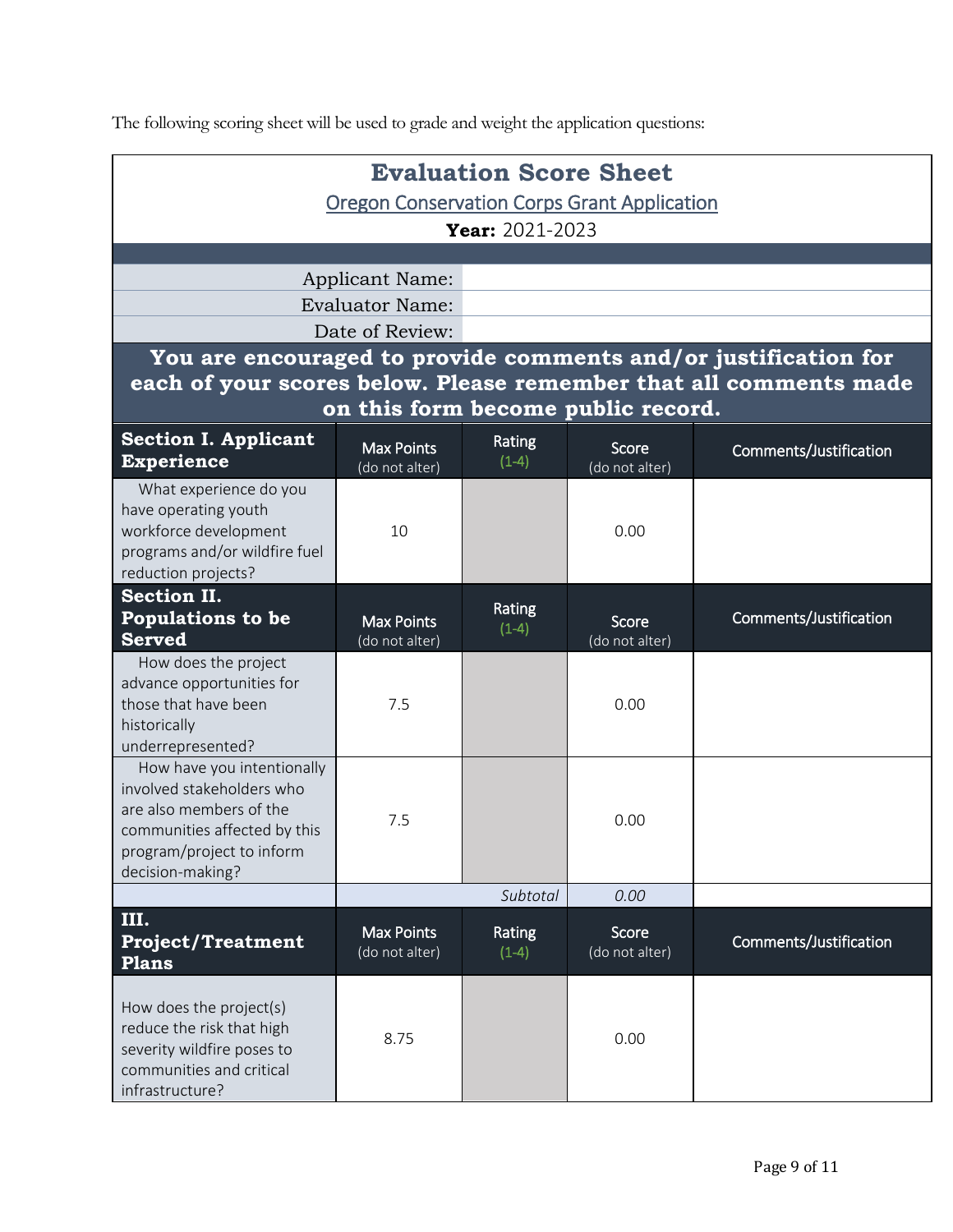| In which areas will<br>project(s) fall within a<br>Community at Risk, displayed<br>as the Oregon Wildland<br>Urban Interface layer, under<br>"Planning and Cadastral<br>Layers" on the Oregon<br>Wildfire Risk Explorer map<br>(Include screen shot of the<br>area within the map where<br>projects will take place)?<br>Please include approximate<br>acres or number of sites to be<br>treated. | 8.75                         |                   | 0.00                    |                        |
|---------------------------------------------------------------------------------------------------------------------------------------------------------------------------------------------------------------------------------------------------------------------------------------------------------------------------------------------------------------------------------------------------|------------------------------|-------------------|-------------------------|------------------------|
| Explain how projects have<br>been identified in<br>consultation with the Oregon<br>Department of Forestry,<br>Oregon State Fire Marshal's<br>Office, or local forest or<br>rangeland Protection<br>Association(s), or other fire<br>staff delegated by the<br>aforementioned<br>organizations to coordinate<br>and avoid duplication of<br>treatment areas.                                       | 8.75                         |                   | 0.00                    |                        |
| Who are the other<br>partners for the project(s)<br>(landowners, city, etc.) and<br>what role will they play?                                                                                                                                                                                                                                                                                     | 8.75                         |                   | 0.00                    |                        |
|                                                                                                                                                                                                                                                                                                                                                                                                   |                              | Subtotal          | 0.00                    |                        |
| <b>IV. Skill and Career</b><br>Development                                                                                                                                                                                                                                                                                                                                                        | Max Points<br>(do not alter) | Rating<br>$(1-4)$ | Score<br>(do not alter) | Comments/Justification |
| What specific technical<br>skills will Corpsmembers<br>learn?                                                                                                                                                                                                                                                                                                                                     | 8.75                         |                   | 0.00                    |                        |
| Which Essential<br>Employability skills will<br>Corpsmembers learn?                                                                                                                                                                                                                                                                                                                               | 8.75                         |                   | 0.00                    |                        |
| Will Corpsmembers have<br>the opportunity to obtain any<br>certifications or credit?<br>(Please list)                                                                                                                                                                                                                                                                                             | 8.75                         |                   | 0.00                    |                        |
| What careers will<br>Corpsmembers be exposed to                                                                                                                                                                                                                                                                                                                                                   | 8.75                         |                   | 0.00                    |                        |